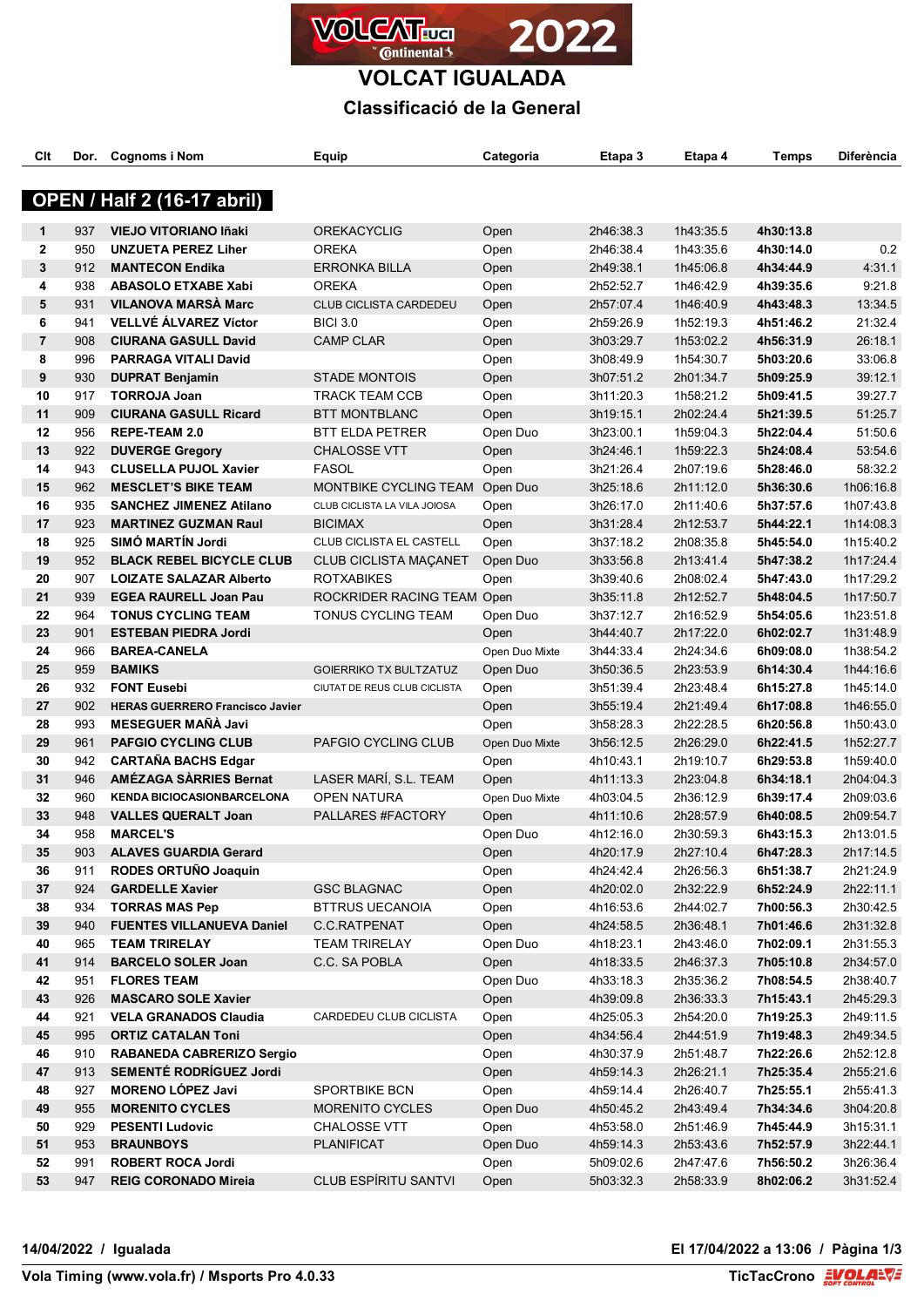

**VOLCAT IGUALADA**

**Classificació de la General**

| Clt            | Dor. | <b>Cognoms i Nom</b>                   | Equip                        | Categoria    | Etapa 3                | Etapa 4   | Temps     | Diferència |
|----------------|------|----------------------------------------|------------------------------|--------------|------------------------|-----------|-----------|------------|
|                |      |                                        |                              |              |                        |           |           |            |
|                |      | Open / Home / Half 2 (16-17 abril)     |                              |              |                        |           |           |            |
| 1              | 937  | <b>VIEJO VITORIANO Iñaki</b>           | <b>OREKACYCLIG</b>           | Open         | 2h46:38.3              | 1h43:35.5 | 4h30:13.8 |            |
| $\overline{2}$ | 950  | <b>UNZUETA PEREZ Liher</b>             | <b>OREKA</b>                 | Open         | 2h46:38.4              | 1h43:35.6 | 4h30:14.0 | 0.2        |
| 3              | 912  | <b>MANTECON Endika</b>                 | <b>ERRONKA BILLA</b>         | Open         | 2h49:38.1              | 1h45:06.8 | 4h34:44.9 | 4:31.1     |
| 4              | 938  | <b>ABASOLO ETXABE Xabi</b>             | <b>OREKA</b>                 | Open         | 2h52:52.7              | 1h46:42.9 | 4h39:35.6 | 9:21.8     |
| 5              | 931  | <b>VILANOVA MARSÀ Marc</b>             | CLUB CICLISTA CARDEDEU       | Open         | 2h57:07.4              | 1h46:40.9 | 4h43:48.3 | 13:34.5    |
| 6              | 941  | <b>VELLVÉ ÁLVAREZ Víctor</b>           | <b>BICI 3.0</b>              | Open         | 2h59:26.9              | 1h52:19.3 | 4h51:46.2 | 21:32.4    |
| $\overline{7}$ | 908  | <b>CIURANA GASULL David</b>            | <b>CAMP CLAR</b>             | Open         | 3h03:29.7              | 1h53:02.2 | 4h56:31.9 | 26:18.1    |
| 8              | 996  | <b>PARRAGA VITALI David</b>            |                              | Open         | 3h08:49.9              | 1h54:30.7 | 5h03:20.6 | 33:06.8    |
| 9              | 930  | <b>DUPRAT Benjamin</b>                 | <b>STADE MONTOIS</b>         | Open         | 3h07:51.2              | 2h01:34.7 | 5h09:25.9 | 39:12.1    |
| 10             | 917  | <b>TORROJA Joan</b>                    | <b>TRACK TEAM CCB</b>        | Open         | 3h11:20.3              | 1h58:21.2 | 5h09:41.5 | 39:27.7    |
| 11             | 909  | <b>CIURANA GASULL Ricard</b>           | <b>BTT MONTBLANC</b>         | Open         | 3h19:15.1              | 2h02:24.4 | 5h21:39.5 | 51:25.7    |
| 12             | 922  | <b>DUVERGE Gregory</b>                 | <b>CHALOSSE VTT</b>          | Open         | 3h24:46.1              | 1h59:22.3 | 5h24:08.4 | 53:54.6    |
| 13             | 943  | <b>CLUSELLA PUJOL Xavier</b>           | <b>FASOL</b>                 | Open         | 3h21:26.4              | 2h07:19.6 | 5h28:46.0 | 58:32.2    |
| 14             | 935  | <b>SANCHEZ JIMENEZ Atilano</b>         | CLUB CICLISTA LA VILA JOIOSA | Open         | 3h26:17.0              | 2h11:40.6 | 5h37:57.6 | 1h07:43.8  |
| 15             | 923  | <b>MARTINEZ GUZMAN Raul</b>            | <b>BICIMAX</b>               | Open         | 3h31:28.4              | 2h12:53.7 | 5h44:22.1 | 1h14:08.3  |
| 16             | 925  | SIMÓ MARTÍN Jordi                      | CLUB CICLISTA EL CASTELL     |              | 3h37:18.2              | 2h08:35.8 | 5h45:54.0 | 1h15:40.2  |
| 17             | 907  | <b>LOIZATE SALAZAR Alberto</b>         | <b>ROTXABIKES</b>            | Open<br>Open | 3h39:40.6              | 2h08:02.4 | 5h47:43.0 | 1h17:29.2  |
| 18             | 939  | <b>EGEA RAURELL Joan Pau</b>           | ROCKRIDER RACING TEAM Open   |              | 3h35:11.8              | 2h12:52.7 | 5h48:04.5 | 1h17:50.7  |
| 19             | 901  | <b>ESTEBAN PIEDRA Jordi</b>            |                              |              | 3h44:40.7              | 2h17:22.0 | 6h02:02.7 | 1h31:48.9  |
| 20             | 932  | <b>FONT Eusebi</b>                     | CIUTAT DE REUS CLUB CICLISTA | Open         | 3h51:39.4              | 2h23:48.4 | 6h15:27.8 | 1h45:14.0  |
| 21             | 902  | <b>HERAS GUERRERO Francisco Javier</b> |                              | Open         |                        | 2h21:49.4 | 6h17:08.8 | 1h46:55.0  |
| 22             | 993  | <b>MESEGUER MAÑÀ Javi</b>              |                              | Open<br>Open | 3h55:19.4<br>3h58:28.3 | 2h22:28.5 | 6h20:56.8 | 1h50:43.0  |
| 23             | 942  | <b>CARTAÑA BACHS Edgar</b>             |                              | Open         | 4h10:43.1              | 2h19:10.7 | 6h29:53.8 | 1h59:40.0  |
| 24             | 946  | AMÉZAGA SÀRRIES Bernat                 | LASER MARÍ, S.L. TEAM        | Open         | 4h11:13.3              | 2h23:04.8 | 6h34:18.1 | 2h04:04.3  |
| 25             | 948  | <b>VALLES QUERALT Joan</b>             | PALLARES #FACTORY            | Open         | 4h11:10.6              | 2h28:57.9 | 6h40:08.5 | 2h09:54.7  |
| 26             | 903  | <b>ALAVES GUARDIA Gerard</b>           |                              | Open         | 4h20:17.9              | 2h27:10.4 | 6h47:28.3 | 2h17:14.5  |
| 27             | 911  | RODES ORTUÑO Joaquin                   |                              | Open         | 4h24:42.4              | 2h26:56.3 | 6h51:38.7 | 2h21:24.9  |
| 28             | 924  | <b>GARDELLE Xavier</b>                 | <b>GSC BLAGNAC</b>           | Open         | 4h20:02.0              | 2h32:22.9 | 6h52:24.9 | 2h22:11.1  |
| 29             | 934  | <b>TORRAS MAS Pep</b>                  | <b>BTTRUS UECANOIA</b>       | Open         | 4h16:53.6              | 2h44:02.7 | 7h00:56.3 | 2h30:42.5  |
| 30             | 940  | <b>FUENTES VILLANUEVA Daniel</b>       | C.C.RATPENAT                 | Open         | 4h24:58.5              | 2h36:48.1 | 7h01:46.6 | 2h31:32.8  |
| 31             | 914  | <b>BARCELO SOLER Joan</b>              | C.C. SA POBLA                | Open         | 4h18:33.5              | 2h46:37.3 | 7h05:10.8 | 2h34:57.0  |
| 32             | 926  | <b>MASCARO SOLE Xavier</b>             |                              | Open         | 4h39:09.8              | 2h36:33.3 | 7h15:43.1 | 2h45:29.3  |
| 33             | 995  | <b>ORTIZ CATALAN Toni</b>              |                              | Open         | 4h34:56.4              | 2h44:51.9 | 7h19:48.3 | 2h49:34.5  |
| 34             | 910  | <b>RABANEDA CABRERIZO Sergio</b>       |                              | Open         |                        | 2h51:48.7 | 7h22:26.6 | 2h52:12.8  |
| 35             | 913  | SEMENTÉ RODRÍGUEZ Jordi                |                              | Open         | 4h30:37.9<br>4h59:14.3 | 2h26:21.1 | 7h25:35.4 | 2h55:21.6  |
| 36             | 927  | <b>MORENO LÓPEZ Javi</b>               | <b>SPORTBIKE BCN</b>         | Open         | 4h59:14.4              | 2h26:40.7 | 7h25:55.1 | 2h55:41.3  |
| 37             | 929  | <b>PESENTI Ludovic</b>                 | <b>CHALOSSE VTT</b>          |              | 4h53:58.0              | 2h51:46.9 | 7h45:44.9 | 3h15:31.1  |
| 38             | 991  |                                        |                              | Open         |                        |           |           |            |
|                |      | <b>ROBERT ROCA Jordi</b>               |                              | Open         | 5h09:02.6              | 2h47:47.6 | 7h56:50.2 | 3h26:36.4  |

#### **Open / Dona / Half 2 (16-17 abril)**

| 921 | VELA GRANADOS Claudia    | CARDEDEU CLUB CICLISTA | Open | 4h25:05.3 | 2h54:20.0 | 7h19:25.3 |         |
|-----|--------------------------|------------------------|------|-----------|-----------|-----------|---------|
|     | 947 REIG CORONADO Mireia | CLUB ESPIRITU SANTVI   | Open | 5h03:32.3 | 2h58:33.9 | 8h02:06.2 | 42:40.9 |

### **Open Duo / Half 2 (16-17 abril)**

| 956 | <b>REPE-TEAM 2.0</b>            | BTT ELDA PETRER                | Open Duo | 3h23:00.1 | 1h59:04.3 | 5h22:04.4 |           |
|-----|---------------------------------|--------------------------------|----------|-----------|-----------|-----------|-----------|
| 962 | <b>MESCLET'S BIKE TEAM</b>      | MONTBIKE CYCLING TEAM Open Duo |          | 3h25:18.6 | 2h11:12.0 | 5h36:30.6 | 14:26.2   |
| 952 | <b>BLACK REBEL BICYCLE CLUB</b> | <b>CLUB CICLISTA MACANET</b>   | Open Duo | 3h33:56.8 | 2h13:41.4 | 5h47:38.2 | 25:33.8   |
| 964 | <b>TONUS CYCLING TEAM</b>       | TONUS CYCLING TEAM             | Open Duo | 3h37:12.7 | 2h16:52.9 | 5h54:05.6 | 32:01.2   |
| 959 | <b>BAMIKS</b>                   | <b>GOIERRIKO TX BULTZATUZ</b>  | Open Duo | 3h50:36.5 | 2h23:53.9 | 6h14:30.4 | 52:26.0   |
| 958 | <b>MARCEL'S</b>                 |                                | Open Duo | 4h12:16.0 | 2h30:59.3 | 6h43:15.3 | 1h21:10.9 |

**14/04/2022 / Igualada El 17/04/2022 a 13:06 / Pàgina 2/3**